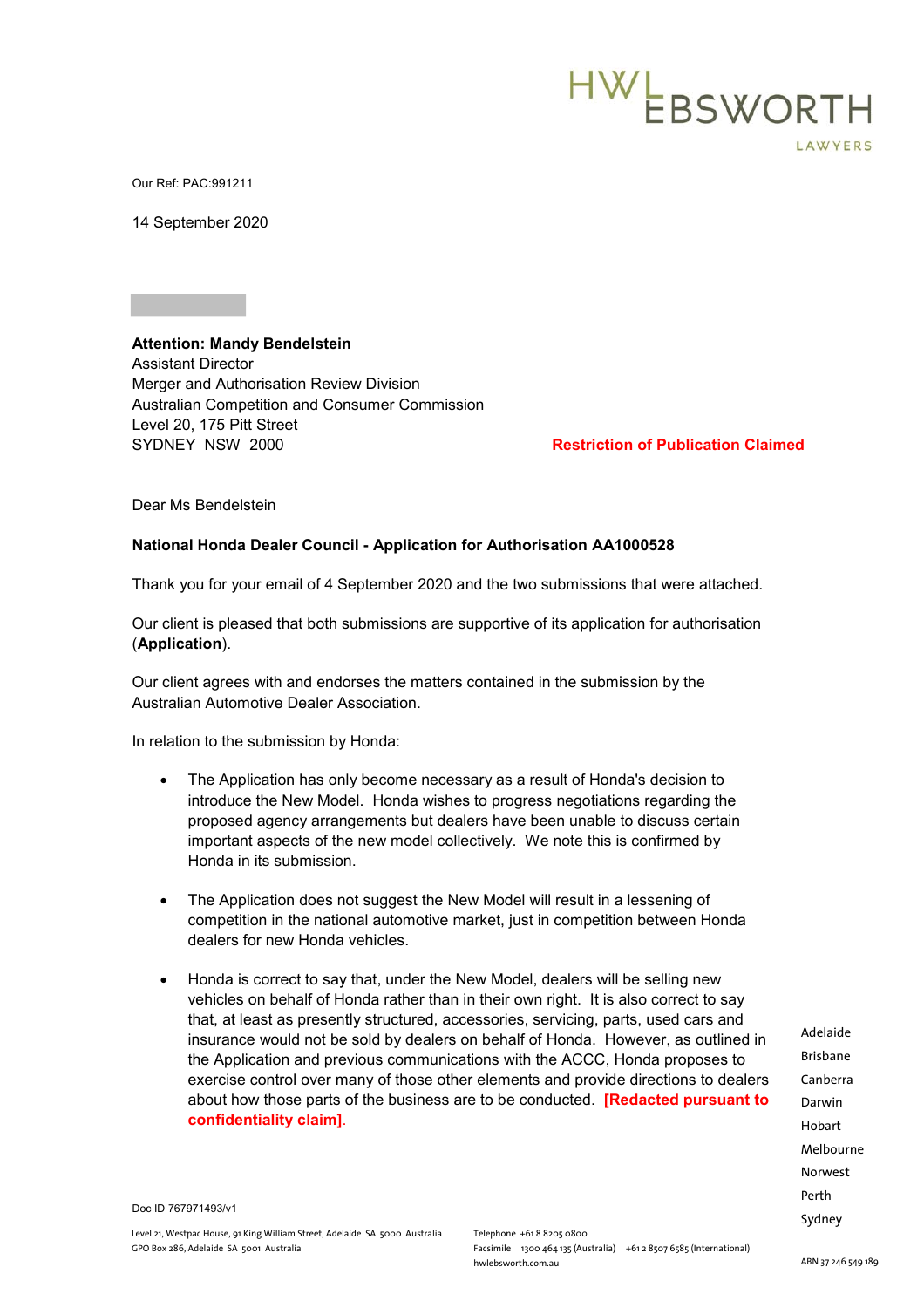- The 11 year duration was designed to provide for the negotiations leading up to the July 2021 launch of the New Model and the implementation of the New Model during the initial 5 year term together with the negotiations in 2026 and the balance of that 5 year term. Whether it is for a new term or the renewal of the initial term, there will be further negotiations in 2026. The authorisation will, therefore, have ongoing utility. Our client believes the 11 year duration is appropriate but submits that the authorisation should at least run until the conclusion of the 2026 negotiations.
- There is no need for Honda to know the identity of participating dealers at this stage. However, our client naturally agrees Honda would need to know the identity of those dealers if the Application has been approved. Honda has already been advised that the names of those dealers will be disclosed as soon as the authorisation comes into force.
- There is no discrimination. All continuing dealers have been invited to participate in the Application. Each dealer has been able to make their own decision whether they participate or not. Dealers can elect to be included in the authorisation at any time. Even if they do elect to participate in the application, dealers are under no obligation to engage in joint discussions or collective bargaining.
- There is no need for the three conditions proposed by Honda as there is no suggestion (and could not be any suggestion) that any of the conduct outlined in the conditions has occurred or will occur. If necessary, our client is happy to provide assurances to the ACCC in the terms of the proposed conditions. However, our client would oppose those matters becoming express terms of the authorisation as, otherwise, there would be an inference that it became necessary for the ACCC to intervene as our client and/or other participating dealers have:
	- o pressured dealers to be represented by the NHDC or become covered by the authorisation;
	- o sought, in negotiating with Honda, that dealers not covered by the authorisation receive terms less favourable than the dealers covered by the authorisation; and
	- o failed to respect the confidentiality of any negotiations between Honda and a dealer not covered by the authorisation.

Our client submits that it would be completely inappropriate and misleading for that impression to be created. It would be prejudicial to our client and participating dealers and also potentially divisive if non-participating dealers were led to believe that our client and other dealers were acting improperly or seeking to obtain an unfair advantage.